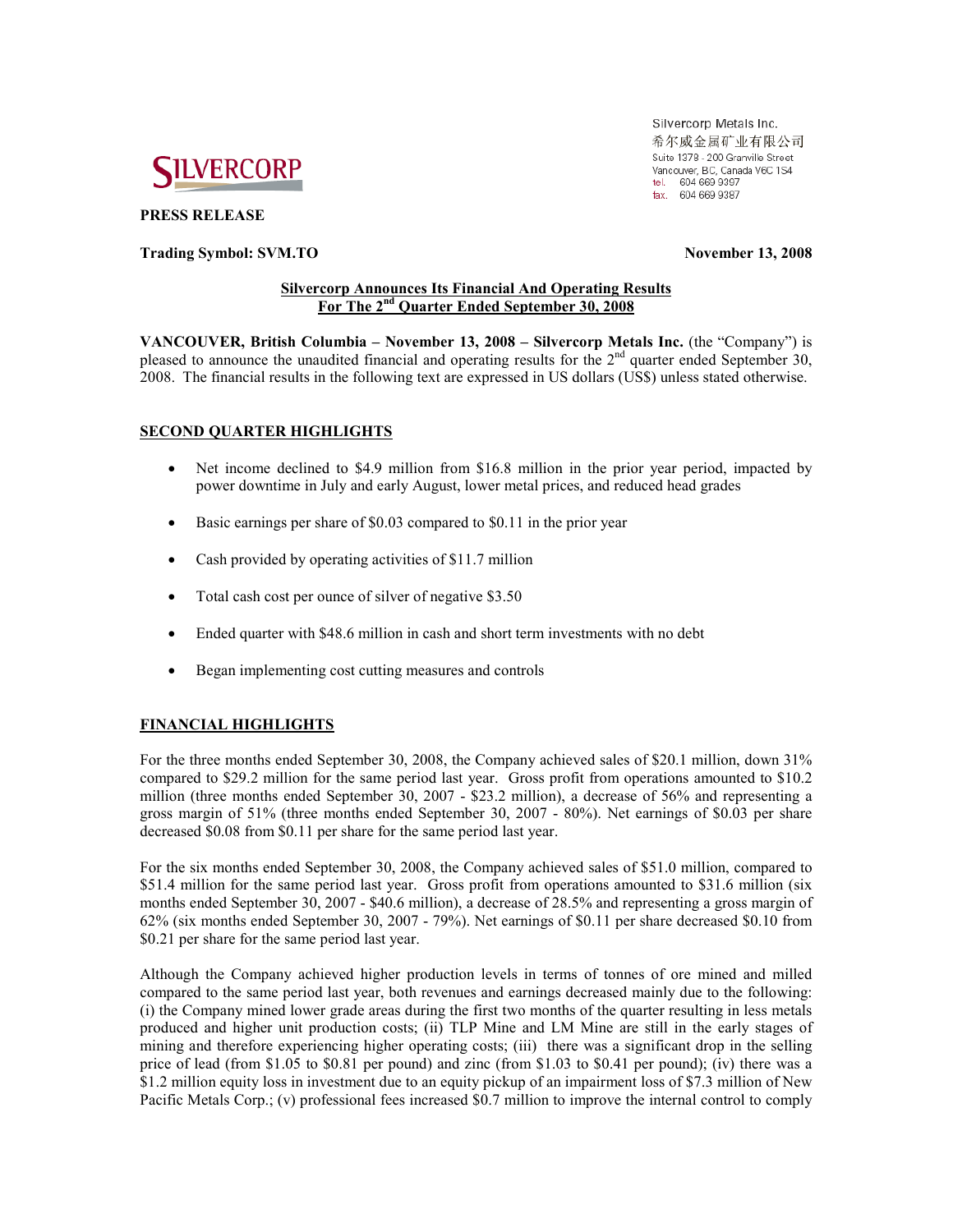with the requirements of Sarbanes Oxley Act; (vi) no option income was recorded this quarter while \$1.1 million in option income was recorded during the same period last year; and (vii) the Company's subsidiary, Henan Found Mining Company Ltd. ("Henan Found"), is now subject to 12.5% income tax rate.

Cash provided by operating activities was \$11.7 million for the three months ended September 30, 2008, a decrease of 43% compared to \$20.5 million during the same period last year. The Company ended the quarter with \$48.6 million in cash and short term investments.

Cash provided by operating activities was \$26.9 million for the six months ended September 30, 2008, a decrease of 32% compared to \$39.4 million over the same period last year.

Capital expenditures during the six months ended September 30, 2008 amounted to \$44.0 million (six months ended September 30, 2007- \$7.3 million) representing the purchase of mineral rights and properties and deferred exploration costs totaling \$35.4 million (six months ended September 30, 2007 - \$5.1 million) and the purchase of equipment and construction of the new mill of \$8.6 million (six months ended September 30, 2007 - \$2.2 million).

# **OPERATION HIGHLIGHTS**

Total sales and realized prices net of value added tax and smelter charges for the  $2<sup>nd</sup>$  quarter ended September 30, 2008 as compared to the same period of 2007, are as follows:

- 849,245 (2007 1,001,992) ounces of silver sold for \$10.1 million (2007 \$10.3 million) at an average selling price of \$11.99 (2007 - \$10.02) per ounce;
- $\bullet$  448 (2007 515) ounces of gold sold for \$0.3 million (2007 \$0.3 million) at an average selling price of \$620.76 (2007 - \$479.02) per ounce;
- $10,664,570$  (2007 12,879,642) pounds of lead sold for \$8.7 million (2007 \$13.7 million) at an average selling price of \$0.81 (2007 - \$ 1.05) per pound; and
- 2,354,083 (2007 4,744,258) pounds of zinc sold for \$1.0 million (2007 \$5.0 million) at an average selling price of \$0.41 (2007 - \$1.03) per pound.

During the quarter, the Company continued to conduct limited test production at the LM Mine and TLP Mine. A total of 124,534 (2007 - 74,717) tonnes of ores were mined, representing a 67% increase compared to the same period in 2007, from which 2,571 (2007 - 3,411) tonnes of direct smelting ores were hand sorted for direct shipment to smelters, and 121,963 (2007 - 71,306) tonnes of ores were shipped to mills for treatment to recover silver-lead and zinc concentrate.

The total mining cost per tonne of ore mined increased by 33% compared to the same period of 2007 to \$69.94 per tonne (2007 - \$52.70 per tonne) which comprised of cash unit mining cost of \$52.33 and noncash unit mining cost of \$17.61 per tonne of ore. The increase is primarily caused by an increase of amortization and depletion of \$11.22 per tonne and the increase of raw materials and utilities costs of \$6.71 per tonne due to the price increase.

The total milling cost per tonne of ore milled has increased 7% to \$12.45 in this quarter from \$11.64 in the same period of 2007.

The total production cost per ounce of silver and total cash cost per ounce of silver were negative \$0.91 (2007 - negative \$12.71) and negative \$3.50 (2007 - negative \$14.17), respectively, after adjusting for byproduct credits. The increase of production cost as well as cash production cost was mainly caused by the reduction in by-product credits as lead prices fell 23% to \$0.81 per pound, and zinc prices fell 60% to \$0.41 per pound.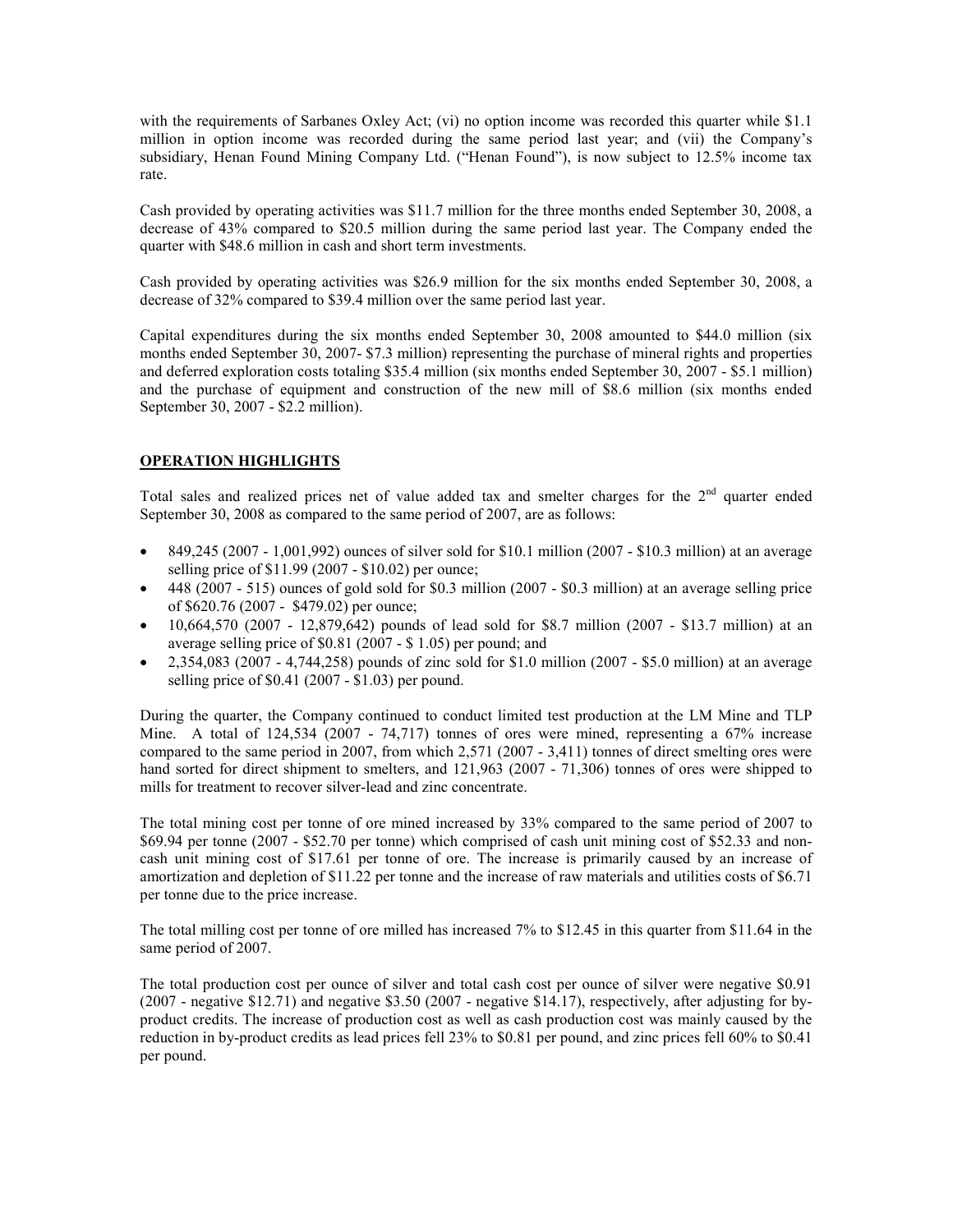# **Ying Mine**

|                                        | <b>For the Quarters Ended</b> |                 |                     |                     |                     |               |  |  |
|----------------------------------------|-------------------------------|-----------------|---------------------|---------------------|---------------------|---------------|--|--|
|                                        | O <sub>2</sub> 2009           | O1 2009         | O <sub>4</sub> 2008 | O <sub>3</sub> 2008 | O <sub>2</sub> 2008 | O1 2008       |  |  |
|                                        | $30-Sep-08$                   | $30 - Jun - 08$ | $31-Mar-07$         | 31-Dec-07           | $30-Sep-07$         | $30 - Jun-07$ |  |  |
| <b>Run of Mine Ores (tonne)</b>        |                               |                 |                     |                     |                     |               |  |  |
| <b>Direct Smelting Ores (tonne)</b>    | 2.387                         | 3.071           | 2,673               | 3,210               | 2.903               | 2,224         |  |  |
| <b>Ores Milled</b> (tonne)             | 69,492                        | 74,691          | 51,996              | 64,635              | 64,282              | 64,574        |  |  |
|                                        | 71.880                        | 77,762          | 54,669              | 67,845              | 67,185              | 66,798        |  |  |
| <b>Head Grades of Run of Mine Ores</b> |                               |                 |                     |                     |                     |               |  |  |
| <b>Silver</b> (gram/tonne)             | 331.2                         | 396.0           | 488.9               | 461.7               | 446.8               | 444.0         |  |  |
| Lead $(%$                              | 6.0                           | 6.7             | 8.1                 | 7.5                 | 7.0                 | 7.3           |  |  |
| Zinc $(%$                              | 2.5                           | 3.3             | 3.8                 | 3.6                 | 3.9                 | 3.5           |  |  |

The following table lists the grade changes over the last six quarters at Ying Mine:

As the mining process at the Ying Mine was going through certain lower grade pockets of ore zones in the first quarter and the first two months in this quarter, the head grades of run of mine ores were lower. In September 2008, higher grade pockets of ore zones were developed with head grades of run of mine ores at 405 gram/tonne for silver, 7.1% for lead and 2.8% for zinc. Higher grades run of mine ores are expected in the third quarter. Mining production was also impacted by interruptions to power supply in July and early August.

#### **HPG Mine**

The following table lists the grade changes over the last six quarters at HPG Mine:

|                                        | <b>For the Quarters Ended</b> |              |                     |                     |                     |               |  |  |
|----------------------------------------|-------------------------------|--------------|---------------------|---------------------|---------------------|---------------|--|--|
|                                        | O <sub>2</sub> 2009           | O1 2009      | O <sub>4</sub> 2008 | O <sub>3</sub> 2008 | O <sub>2</sub> 2008 | O1 2008       |  |  |
|                                        | $30-Sep-08$                   | $30$ -Jun-08 | $31-Mar-07$         | $31 - Dec-07$       | $30-Sep-07$         | $30 - Jun-07$ |  |  |
| <b>Run of Mine Ores (tonne)</b>        |                               |              |                     |                     |                     |               |  |  |
| <b>Direct Smelting Ores (tonne)</b>    | 135                           | 193          | 496                 | 481                 | 508                 | 434           |  |  |
| <b>Ores Milled</b> (tonne)             | 19,233                        | 13,163       | 12,645              | 16,434              | 9,155               | 8,378         |  |  |
|                                        | 19,368                        | 13,356       | 13,141              | 16.915              | 9,663               | 8,812         |  |  |
| <b>Head Grades of Run of Mine Ores</b> |                               |              |                     |                     |                     |               |  |  |
| <b>Silver</b> (gram/tonne)             | 134.6                         | 248.3        | 198.9               | 217.3               | 259.3               | 185.6         |  |  |
| Lead $(%$                              | 4.2                           | 9.7          | 7.9                 | 6.5                 | 7.7                 | 7.9           |  |  |
| Zinc $(%$                              | 0.9                           | 0.6          | 1.1                 | 0.7                 | 1.3                 | 1.7           |  |  |

#### **LM Mine**

The LM Mine is in its second quarter of test production. The following table lists the grade changes over the last two quarters at LM Mine:

|                                        | <b>For the Quarters Ended</b> |              |  |
|----------------------------------------|-------------------------------|--------------|--|
|                                        | O <sub>2</sub> 2009           | O1 2009      |  |
|                                        | 30-Sep-08                     | $30$ -Jun-08 |  |
| <b>Run of Mine Ores (tonne)</b>        |                               |              |  |
| <b>Direct Smelting Ores (tonne)</b>    | 15                            | 71           |  |
| <b>Ores Milled</b> (tonne)             | 8,440                         | 11,516       |  |
|                                        | 8,456                         | 11,587       |  |
| <b>Head Grades of Run of Mine Ores</b> |                               |              |  |
| <b>Silver</b> (gram/tonne)             | 309.7                         | 305.4        |  |
| Lead $(%$                              | 2.4                           | 2.0          |  |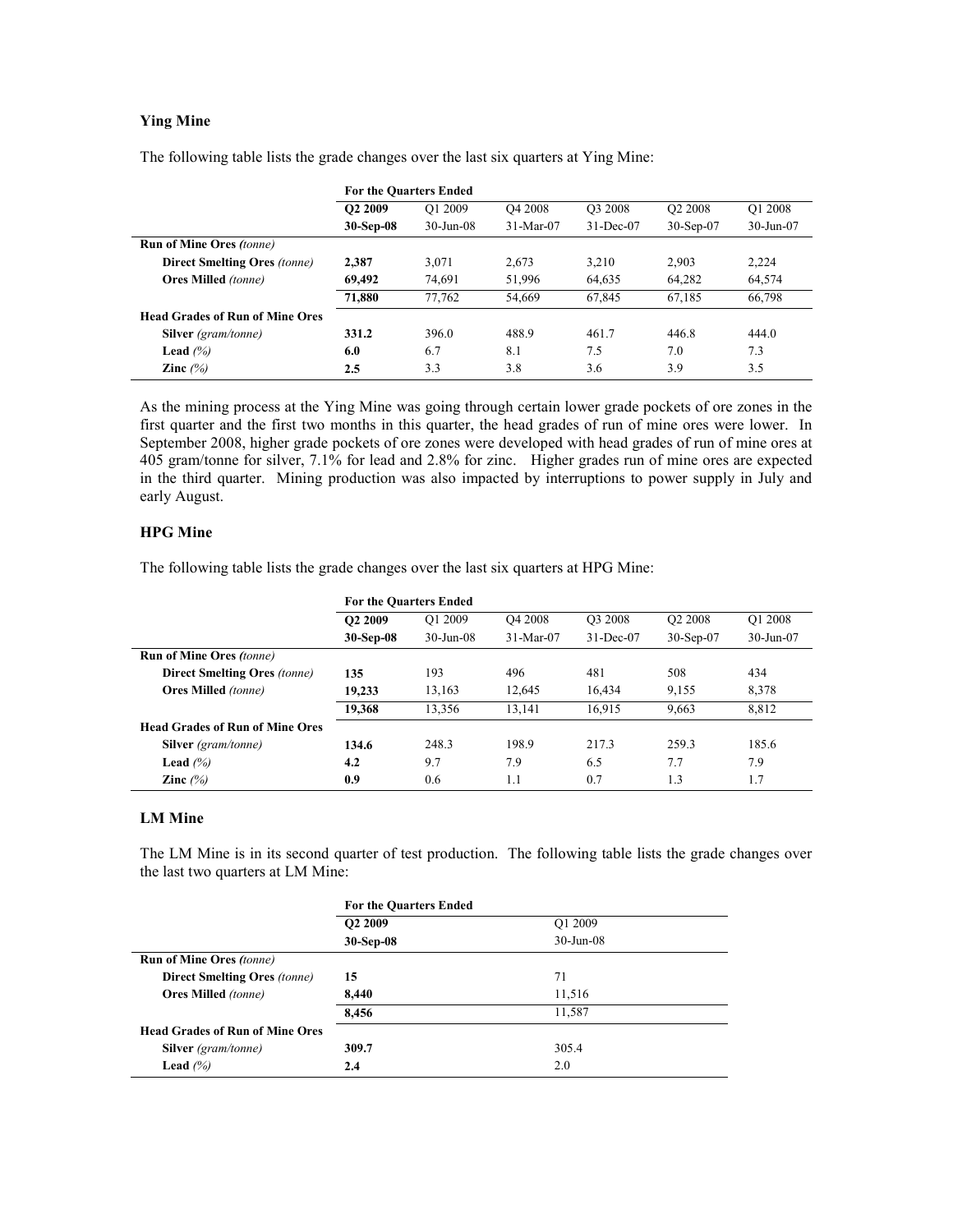# **TLP Mine**

The TLP Mine is in its second quarter of test production. The following table lists the grade changes over the last two quarters at TLP Mine:

|                                        | <b>For the Quarters Ended</b> |              |
|----------------------------------------|-------------------------------|--------------|
|                                        | O <sub>2</sub> 2009           | O1 2009      |
|                                        | 30-Sep-08                     | $30$ -Jun-08 |
| <b>Run of Mine Ores (tonne)</b>        |                               |              |
| <b>Direct Smelting Ores (tonne)</b>    | 34                            | 53           |
| <b>Ores Milled</b> (tonne)             | 28,532                        | 23,404       |
|                                        | 28,566                        | 23,457       |
| <b>Head Grades of Run of Mine Ores</b> |                               |              |
| <b>Silver</b> (gram/tonne)             | 140.3                         | 183.0        |
| Lead $(%$                              | 2.0                           | 2.7          |

# **OUTLOOK**

To adjust for the continued weakening in metal pricing and the current state of global financial markets, the Company will adopt a strategy of conserving capital to maintain a strong balance sheet for future growth. We are adjusting our expansion strategy to focus on maintaining mine profitability, including implementing a series of cost cutting measures and controls to address challenges of weak metal prices. The Company will be deferring some of its planned capital expenditures and development drilling programs planned for the second half of the fiscal year ended March 31, 2009 but will continue to move forward with the key development and exploration projects to maximize its ability to build future capital value.

Currently, the Company is operating and developing four Silver-Lead-Zinc mines at the Ying Mining Camp, Henan Province, owned through its subsidiaries in China.

For the Ying Mine, in the first two months of the quarter ended September 30, 2008, the mining process was working through certain lower grade areas as outlined in the 2007 resource upgrade. Higher grade ore zone pockets have been developed in September 2008, and it is expected that the head grade of run of mine ores from the Ying Mine will improve starting in the third quarter of fiscal year 2009. This will mitigate, to a degree, the impact from the lower metal prices the Company is now experiencing.

At the TLP mine, due to the lower grade nature, production will focus on those higher grade ores which are profitable, cutting back production in favor of profitability. The Company is still in the process of transferring the TLP mining permits from the previous owner to the Company's subsidiary Henan Found, which remains subject to receipt of all necessary approvals from the governmental departments of the Henan Province. Furthermore, the Company is in the process of completing a NI43-101 compliant resource estimate for the TLP Mine and the LM Mine.

In Guangdong Province, the Company is applying for a mining permit for the newly acquired GC/SMT property, held in a 95% owned subsidiary in China.

The Company is nearing completion of a new mill, with test production expected to begin within the next two months. Initial capacity with one flotation system installed is 1,500 tonnes per day. Once metal prices recover, the second flotation system will be installed.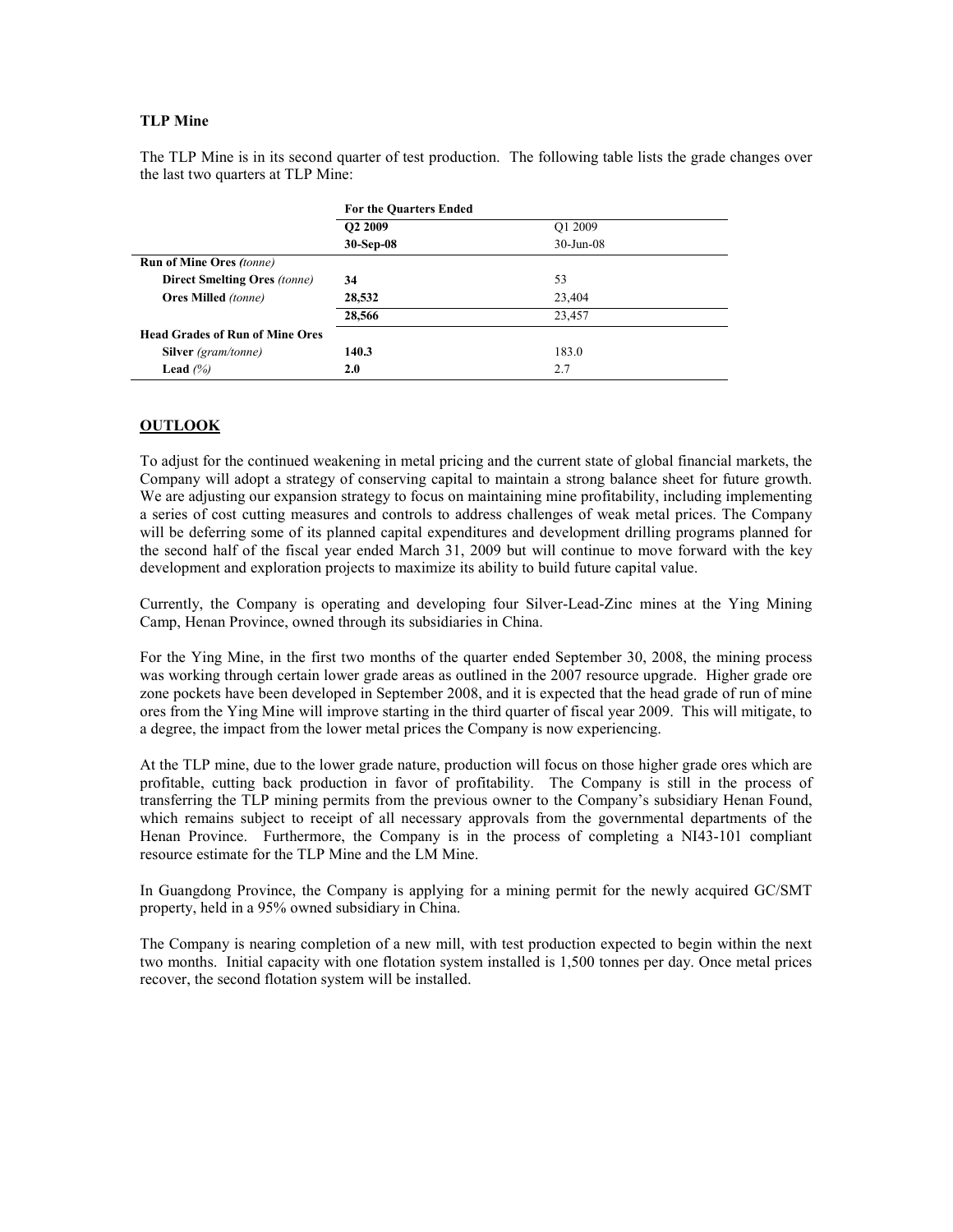*The Company's Audited Annual and Unaudited Interim Consolidated Financial Statements and Management's Discussion and Analysis are available for review on our website at www.silvercorp.ca and through SEDAR at www.sedar.com.* 

*Selected unaudited interim consolidated results for the three and six months ended September 30, 2008 (Canadian GAAP) are attached to this news release.* 

## **CONFERENCE CALL AND WEBCAST INFORMATION**

A conference call and live audio webcast to discuss the results have been scheduled as follows:

| Date:               | Monday, November 17, 2008  |
|---------------------|----------------------------|
| Time:               | 9:00 am PST (12:00 pm EST) |
| Dial-In Number:     | 1-612-332-0107             |
| Live audio webcast: | www.silvercorp.ca          |

Playback webcast can be accessed at: **www.silvercorp.ca**

#### **About Silvercorp Metals Inc.**

Silvercorp Metals Inc., China's largest primary silver producer, is engaged in the acquisition, exploration, and development of silver related mineral properties focusing in the People's Republic of China ("China"). Silvercorp Metals Inc. is operating and developing four Silver-Lead-Zinc mines at the highly profitable Ying Mining Camp, Henan Province, China. Silvercorp is also applying for a mining permit for the newly acquired 95% owned GC/SMT property to profitably mine and produce silver, lead and zinc metals in Guangdong Province, China. In addition, Silvercorp is also exploring the 82% owned Na-Bao Polymetallic Project in Qinghai Province, China.

The Company's common shares are included as a component of the S&P/TSX Composite and the S&P/TSX Global Mining Indexes.

**For further information:** SILVERCORP METALS INC., Rui Feng, Chairman & CEO and Lorne Waldman, Corporate Secretary, Phone: (604) 669-9397, Fax: (604) 669-9387, Email: info@silvercorp.ca, Website: www.silvercorp.ca.

#### **CAUTIONARY DISCLAIMER -- FORWARD LOOKING STATEMENTS**

Statements in this press release other than purely historical factual information, including statements relating to mineral resources and reserves, head grades, or the Company's future plans and objectives or expected production or results, constitute forward-looking statements. Forward-looking statements are based on numerous assumptions and are subject to all of the risks and uncertainties inherent in the Company's business, including risks inherent in mineral exploration, development, and mining. Production and revenue projections are based not on mineral reserves but on mineral resources which do not have demonstrated economic viability. As a result, actual results may vary materially from those described in the forward-looking statements. There can be no assurance that such forward-looking statements will prove to be accurate, as actual results and future events could differ materially from those anticipated in such statements. Accordingly, readers should not place undue reliance on such statements. Except in accordance with applicable securities laws, the Company expressly disclaims any obligation to update any forwardlooking statements or forward-looking statements that are incorporated by reference herein. We seek safe harbour.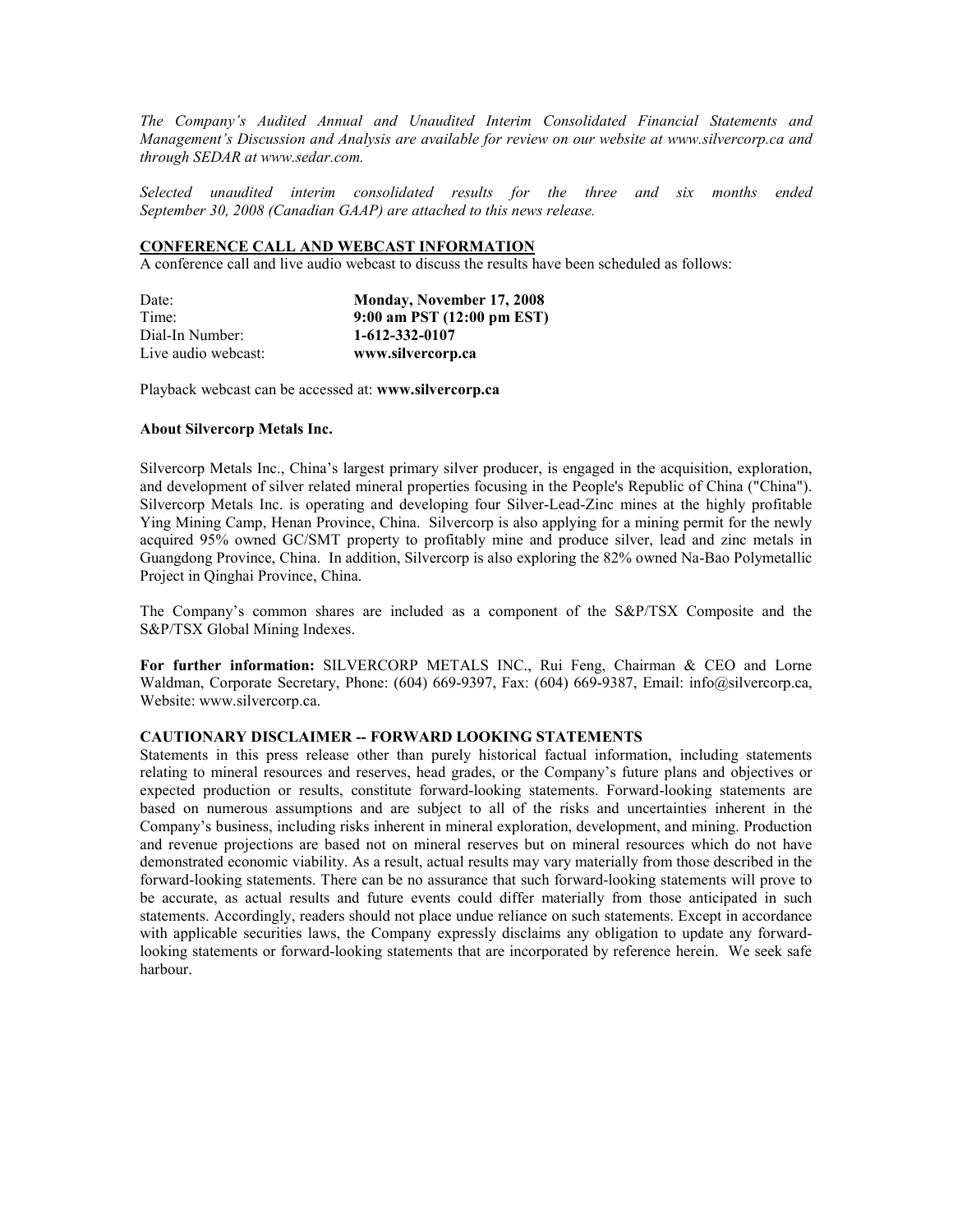### **SILVERCORP METALS INC. CONSOLIDATED BALANCE SHEETS (Unaudited - expressed in US Dollars)**

|                                          | <b>Notes</b> |             | September 30, 2008 | March 31, 2008    |
|------------------------------------------|--------------|-------------|--------------------|-------------------|
| <b>ASSETS</b>                            |              |             |                    |                   |
| <b>Current Assets</b>                    |              |             |                    |                   |
| Cash and cash equivalents                |              | \$          | 36,493,693         | \$<br>47,092,890  |
| Short term investments                   |              |             | 12,081,456         | 37,145,656        |
| Accounts receivable and prepaids         |              |             | 5,246,838          | 5,259,699         |
| Inventories                              | 3            |             | 5,095,848          | 2,389,175         |
|                                          |              |             | 58,917,835         | 91,887,420        |
| Long term prepaids                       |              |             | 4,625,928          | 5,194,431         |
| Long term investments                    | 4            |             | 16,218,889         | 17,873,887        |
| Property, plant and equipment            | 5            |             | 22,447,937         | 14,349,572        |
| Mineral rights and properties            | 6            |             | 147,649,454        | 60,904,275        |
| <b>Reclamation deposits</b>              |              |             | 9,435              | 9,729             |
|                                          |              | $\mathbf S$ | 249,869,478        | \$<br>190,219,314 |
| <b>LIABILITIES</b>                       |              |             |                    |                   |
| <b>Current Liabilities</b>               |              |             |                    |                   |
| Accounts payable and accrued liabilities |              | \$          | 10,473,856         | \$<br>7,026,628   |
| Deposits received from customers         |              |             | 1,697,645          | 2,573,202         |
| Dividends payable                        |              |             | 2,864,742          |                   |
| Income tax payable                       |              |             |                    | 719,557           |
| Amounts due to related parties           | 11           |             | 3,897,336          | 12,070,732        |
|                                          |              |             | 18,933,579         | 22,390,119        |
| <b>Future income tax liabilities</b>     | 6            |             | 25,329,518         | 6,345,898         |
| <b>Asset retirement obligation</b>       | 7            |             | 2,101,137          | 1,225,829         |
|                                          |              |             | 46,364,234         | 29,961,846        |
| <b>Non-controlling interests</b>         | 8            |             | 18,128,445         | 11,265,197        |
| <b>SHAREHOLDERS' EQUITY</b>              |              |             |                    |                   |
| Share capital                            | 9            |             | 113,128,486        | 78, 334, 543      |
| <b>Contributed surplus</b>               |              |             | 2,934,439          | 1,722,036         |
| <b>Reserves</b>                          | 10           |             | 11,059,771         | 2,077,628         |
| Accumulated other comprehensive income   |              |             | 8,315,410          | 14, 121, 627      |
| <b>Retained earnings</b>                 |              |             | 49,938,693         | 52,736,437        |
|                                          |              |             | 185,376,799        | 148,992,271       |
|                                          |              | \$          | 249,869,478        | \$<br>190,219,314 |
| <b>Commitments</b>                       | 15           |             |                    |                   |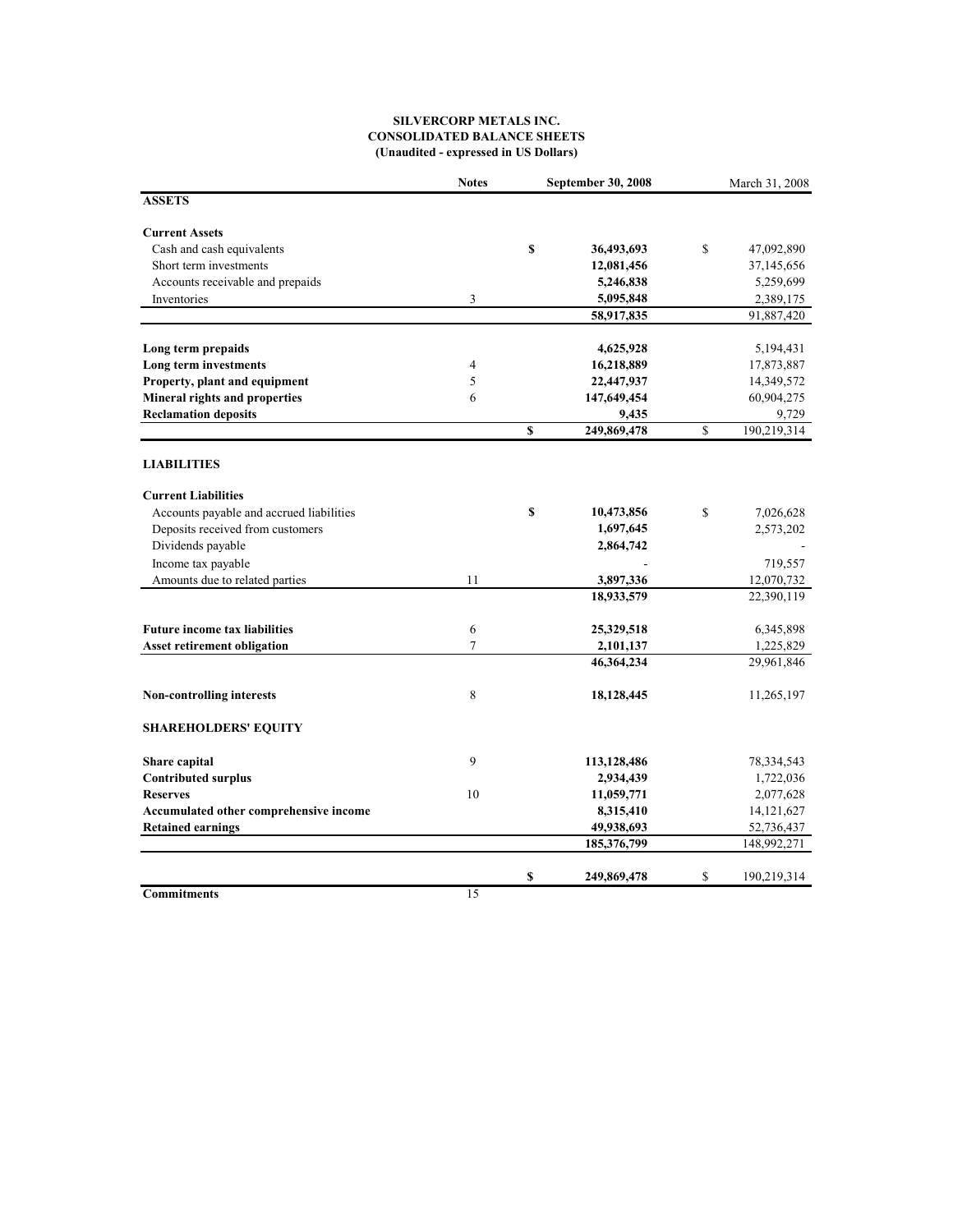#### **(Unaudited - Expressed in US Dollars except for share figures) SILVERCORP METALS INC. CONSOLIDATED STATEMENTS OF OPERATIONS AND RETAINED EARNINGS**

|                                                              |                |                         | Three months ended September 30, |    |                    | Six months ended September 30, |                                 |  |
|--------------------------------------------------------------|----------------|-------------------------|----------------------------------|----|--------------------|--------------------------------|---------------------------------|--|
|                                                              | <b>Notes</b>   |                         | 2008                             |    | 2007               | 2008                           | 2007                            |  |
| <b>Sales</b>                                                 |                | s                       | 20,103,599                       | \$ | 29,174,202<br>- \$ | 50,962,876                     | \$51,427,488                    |  |
| <b>Cost of sales</b>                                         |                |                         | 7,668,158                        |    | 4,488,495          | 15,606,914                     | 8,766,684                       |  |
| Amortization and depletion                                   |                |                         | 2,201,011                        |    | 1,472,906          | 3,769,453                      | 2,058,959                       |  |
|                                                              |                |                         | 9,869,169                        |    | 5,961,401          | 19,376,367                     | 10,825,643                      |  |
| <b>Gross profit</b>                                          |                |                         | 10,234,430                       |    | 23,212,801         | 31,586,509                     | 40,601,845                      |  |
| <b>Expenses</b>                                              |                |                         |                                  |    |                    |                                |                                 |  |
| Accretion of asset retirement obligations                    | $\tau$         |                         | 42,031                           |    | 14,752             | 60,564                         | 29,908                          |  |
| Amortization                                                 |                |                         | 147,411                          |    | 112,184            | 440,092                        | 202,565                         |  |
| Foreign exchange loss (gain)                                 |                |                         | (3,149,952)                      |    | 651,462            | (3,029,536)                    | 1,062,365                       |  |
| General exploration and property investigation expenses      |                |                         | 1,150,280                        |    | 319,738            | 1,629,531                      | 550,477                         |  |
| Investor relations                                           |                |                         | 259,170                          |    | 74,923             | 353,873                        | 132,590                         |  |
| Office, administration and miscellaneous                     | 3&9(d)         |                         | 2,298,706                        |    | 1,449,844          | 5,247,173                      | 2,828,450                       |  |
| Professional fees                                            |                |                         | 883,901                          |    | 105,602            | 1,173,519                      | 200,945                         |  |
|                                                              |                |                         | 1,631,547                        |    | 2,728,505          | 5,875,216                      | 5,007,300                       |  |
| Earnings before other income and expenses                    |                |                         | 8,602,883                        |    | 20,484,296         | 25,711,293                     | 35,594,545                      |  |
| Other income and expenses                                    |                |                         |                                  |    |                    |                                |                                 |  |
| Equity income (loss) in investment                           | $\overline{4}$ |                         | (1,239,606)                      |    | 16,423             | (1,444,337)                    | (103, 595)                      |  |
| Loss on disposal of property, plant and equipment            | 5              |                         |                                  |    |                    | (9, 504)                       | (48, 130)                       |  |
| Interest income                                              |                |                         | 243,153                          |    | 618,017            | 1,020,102                      | 1,088,929                       |  |
| Other income                                                 |                |                         | 87,279                           |    | 1,153,638          | 115,825                        | 3,067,244                       |  |
|                                                              |                |                         | (909, 174)                       |    | 1,788,078          | (317, 914)                     | 4,004,448                       |  |
| Income before income taxes and non-controlling interests     |                |                         | 7,693,709                        |    | 22,272,374         | 25,393,379                     | 39,598,993                      |  |
| Income tax expense (recovery)                                |                |                         |                                  |    |                    |                                |                                 |  |
| Current                                                      |                |                         | 1,364,505                        |    | (36, 559)          | 3,404,017                      | (1,503,550)                     |  |
| Future                                                       |                |                         | (234, 841)                       |    | 121,356            | (387,711)                      | 136,857                         |  |
|                                                              |                |                         | 1,129,664                        |    | 84,797             | 3,016,306                      | (1,366,693)                     |  |
| Income before non-controlling interests                      |                |                         | 6,564,045                        |    | 22, 187, 577       | 22,377,073                     | 40,965,686                      |  |
| <b>Non-controlling interests</b>                             | 8              |                         | (1,705,954)                      |    | (5,417,568)        | (5,917,541)                    | (9,668,654)                     |  |
| Net income                                                   |                |                         | 4,858,091                        |    | 16,770,009         | 16,459,532                     | 31,297,032                      |  |
| Retained earnings, beginning of period                       |                |                         | 53,251,958                       |    | 14,217,226         | 52,736,437                     | 1,767,831                       |  |
| <b>Appropriation to reserves</b>                             |                |                         |                                  |    |                    | (8,982,143)                    | (2,077,628)                     |  |
| <b>Dividend declared</b>                                     |                |                         | (2,990,467)                      |    | (6,891,020)        | (2,990,467)                    | (6,891,020)                     |  |
| Value charged to retained earnings upon shares acquired      |                |                         |                                  |    |                    |                                |                                 |  |
| under normal course issuer bid                               |                |                         | (5,180,889)                      |    |                    | (7, 284, 666)                  |                                 |  |
| Retained earnings, end of period                             |                | \$                      | 49,938,693                       | \$ | 24,096,215<br>S    | 49,938,693                     | \$<br>24,096,215                |  |
| Basic earnings per share                                     |                | \$                      | 0.03                             | S  | 0.11<br>S          | 0.11                           | <sup>\$</sup><br>0.21           |  |
| Diluted earnings per share                                   |                | $\overline{\mathbf{s}}$ | 0.03                             | \$ | \$<br>0.11         | 0.11                           | $\overline{\mathbf{s}}$<br>0.21 |  |
| <b>Weighted Average Number of Shares Outstanding - Basic</b> |                |                         | 152,954,124                      |    | 147, 173, 085      | 151,796,726                    | 146,809,083                     |  |
| Weighted Average Number of Shares Outstanding - Diluted      |                |                         | 154,451,515                      |    | 151,106,211        | 153,305,544                    | 151,006,419                     |  |
|                                                              |                |                         |                                  |    |                    |                                |                                 |  |